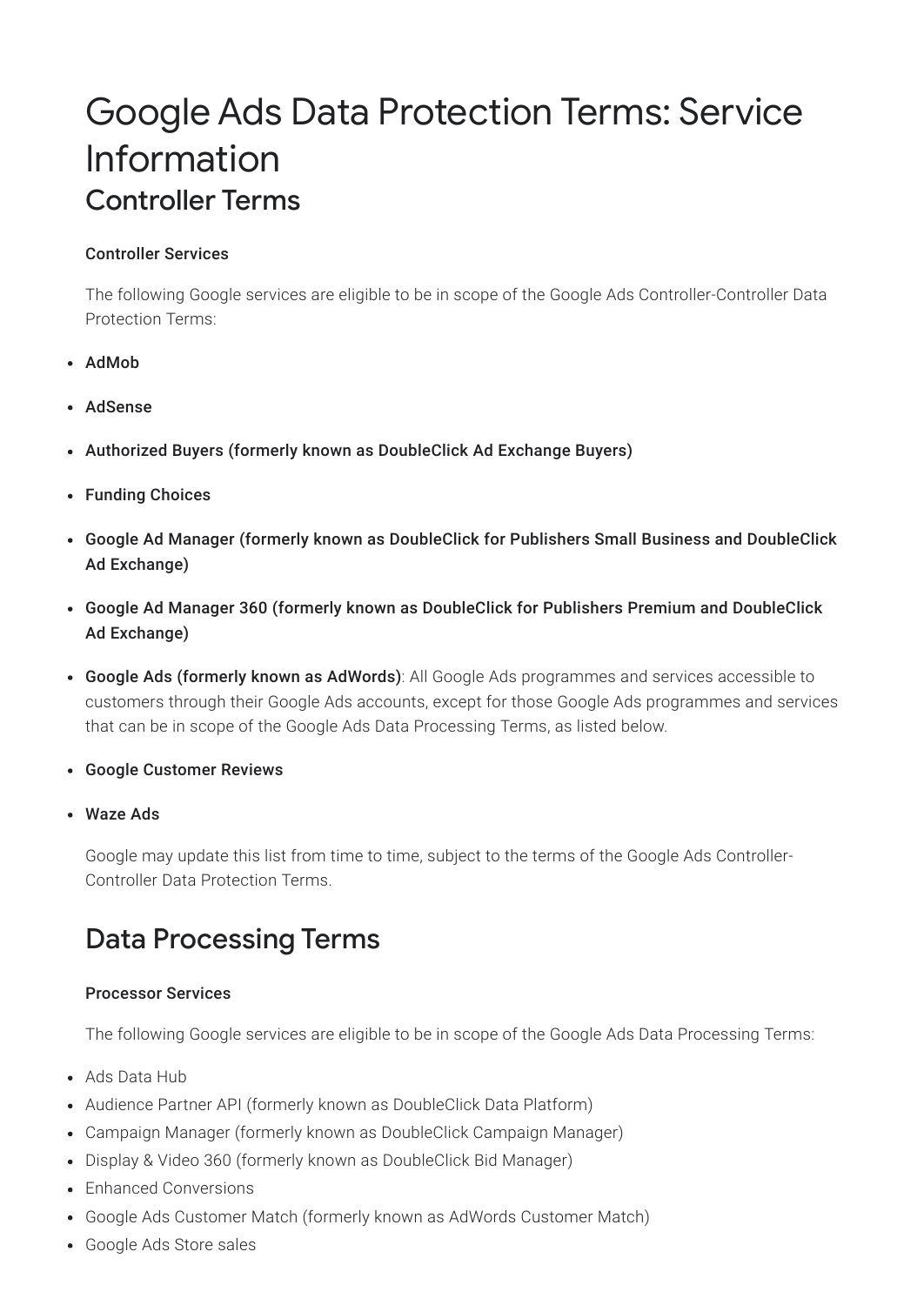- Google Ads Store sales (direct upload) (formerly known as AdWords Store sales (direct upload))
- Google Analytics
- Google Analytics 360
- Google Analytics for Firebase
- Google Attribution
- Google Attribution 360
- Google Data Studio
- Google Optimize
- Google Optimize 360
- Google Tag Manager
- Google Tag Manager 360
- Search Ads 360 (formerly known as DoubleClick Search)

Google may update this list from time to time, subject to the terms of the Google Ads Data Processing Terms.

#### Types of personal data

In relation to the Google Ads Data Processing Terms, Customer Personal Data may include the following types of personal data (as applicable, depending on the Processor Services provided under the Agreement).

| <b>Processor Service</b>                                                    | <b>Types of Personal Data</b>                                                                                                                         |
|-----------------------------------------------------------------------------|-------------------------------------------------------------------------------------------------------------------------------------------------------|
| Ads Data Hub                                                                | Online identifiers, including cookie identifiers, internet<br>protocol addresses and device identifiers; client identifiers                           |
| Audience Partner API<br>(formerly known as<br>DoubleClick Data<br>Platform) | Online identifiers, including cookie identifiers and device<br>identifiers                                                                            |
| Campaign Manager                                                            | Online identifiers, including cookie identifiers, internet<br>protocol addresses and device identifiers; precise location<br>data; client identifiers |
| Display & Video 360                                                         | Online identifiers, including cookie identifiers, internet<br>protocol addresses and device identifiers; precise location<br>data; client identifiers |
| <b>Enhanced Conversions</b>                                                 | Names, email addresses, phone numbers, addresses, client<br>identifiers, online identifiers, including internet protocol<br>addresses                 |
| Google Ads Customer<br>Match                                                | Names, email addresses, addresses and partner-provided<br>identifiers                                                                                 |
| Google Ads Store sales                                                      | Names, email addresses, phone numbers and addresses                                                                                                   |